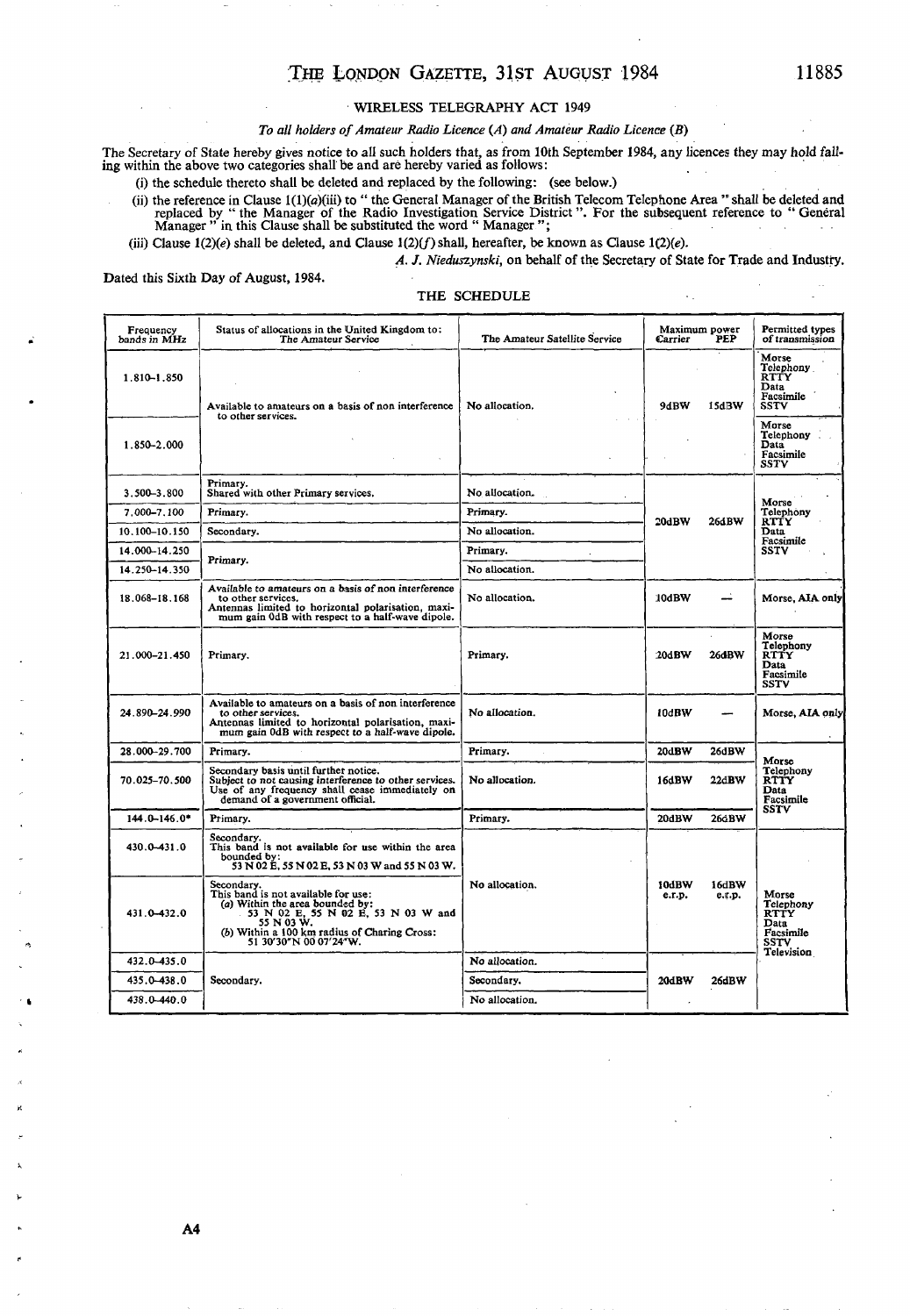## 11886 THE LONDON GAZETTE, 31ST AUGUST 1984

| Frequency<br>hands in MHz | Status of allocations in the United Kingdom to:<br>The Amateur Service                                                                                                      | The Amateur Satellite Service                                                                                  | Maximum power<br>Carrier<br><b>PEP</b> | Permitted types<br>of transmission                                           |
|---------------------------|-----------------------------------------------------------------------------------------------------------------------------------------------------------------------------|----------------------------------------------------------------------------------------------------------------|----------------------------------------|------------------------------------------------------------------------------|
| 1240-1260                 | Secondary,                                                                                                                                                                  | No allocation.                                                                                                 |                                        |                                                                              |
| 1260-1270                 |                                                                                                                                                                             | Secondary.<br>Earth to Space only.                                                                             |                                        |                                                                              |
| 1270-1325                 |                                                                                                                                                                             | No allocation.                                                                                                 |                                        |                                                                              |
| 2310-2400                 |                                                                                                                                                                             |                                                                                                                |                                        |                                                                              |
| 2400-2450                 | Secondarv.<br>Users must accept interference from the ISM<br>allocations in this band.                                                                                      | Secondary.<br>Users must accept interference from<br>the ISM allocations in this band.                         |                                        |                                                                              |
| 3400-3475                 | Secondary.                                                                                                                                                                  | No allocation.                                                                                                 |                                        | Morse<br>Telephony<br>RTTY<br>Data<br>Facsimile<br><b>SSTV</b><br>Television |
| 5650–5670                 |                                                                                                                                                                             | Secondary.<br>Earth to Space only.                                                                             |                                        |                                                                              |
| 5670-5680                 |                                                                                                                                                                             | No allocation.                                                                                                 |                                        |                                                                              |
| 5755–5765                 | Secondary.<br>Users must accept interference from the ISM<br>allocations in this band.                                                                                      |                                                                                                                |                                        |                                                                              |
| 5820-5830                 |                                                                                                                                                                             |                                                                                                                |                                        |                                                                              |
| 5830–5850                 |                                                                                                                                                                             | Secondary.<br>Users must accept interference from<br>the ISM allocations in this band.<br>Space to Earth only. | 20dBW<br>26dBW                         |                                                                              |
| 10000-10450               | Secondary.                                                                                                                                                                  | No allocation.                                                                                                 |                                        |                                                                              |
| 10450-10500               |                                                                                                                                                                             | Secondary.                                                                                                     |                                        |                                                                              |
| 24000-24050               | Primary.<br>Users must accept interference from the ISM<br>allocations in this band.                                                                                        | Primary.<br>Users must accept interference from<br>the ISM allocations in this band.                           |                                        |                                                                              |
| 24050-24250               | Secondary.<br>This band may only be used with the written consent<br>of the Secretary of State.<br>Users must accept interference from the ISM<br>allocations in this band. | No allocation.                                                                                                 |                                        |                                                                              |
| 47000-47200               |                                                                                                                                                                             |                                                                                                                |                                        |                                                                              |
| 75500-76000               | Primary.                                                                                                                                                                    | Primary.                                                                                                       |                                        |                                                                              |
| 142000-144000             |                                                                                                                                                                             |                                                                                                                |                                        |                                                                              |
| 248000-250000             |                                                                                                                                                                             |                                                                                                                |                                        |                                                                              |

(\* See Footnote A below.)

For the sake of convenience, this Schedule appears in an identical format in both the Class A and Class B licences.

### **FOOTNOTES**

A. Except in accordance with clause l(2)(c)(ii) holders of the Amateur Radio Licence (B) are not permitted to use frequencies below 144 MHz, nor may they use the type of transmission known as morse (whether sent manually or automatically).

B. Definition of types of transmission and classes of emission permitted:

Under the ITU classification (see section I) emissions are designated by groups of three characters. The types of transmissions defined here are grouped according to the third character, that is the type of information being used.

1. Morse: Morse telegraphy intended for aural reception using any classes of emission ending in A, i.e. \*\*A.<br>Telephony: Telephony using any classes of emission ending in E, i.e. \*\*E.

Television: Television using any classes of emission ending in F, i.e. \*\*F. This may only be used where indicated on bands above 430 MHz and the station's callsign must be sent periodically using either morse telegraphy or telephony on the centre frequency of the video channel, as required by this licence.

2. When using any of the following types of transmission the station's callsign must be sent periodically on the same frequency

using either morse telegraphy or telephony.<br>Radio Teleprinter (RTTY): Automatic telegraphy using any classes of emission ending in B, i.e. \*\*B.<br>This includes teleprinters using any CCITT recognised codes, and morse telegra amateur stations in different countries shall be in plain language. Transmissions between UK amateur stations and those in<br>different countries shall be restricted to using CCITT recognised codes (in plain language); this r transmissions between UK amateur stations in all bands allocated to the Amateur Service on a secondary basis.

Facsimile: Facsimile using any classes of emission ending in C, i.e. \*\*C.<br>Slow Scan Television (SSTV): Television operating in a reduced bandwidth using any classes of emission ending in F, i.e. \*\*F.<br>Simultaneous use of co

NB: The symbol " \* " when used in emission designators represents any appropriate symbol as defined in section I.

C. Maximum power levels refer to the rf power supplied to the antenna. These levels will be specified by carrier power. For emissions having a suppressed, variable or reduced carrier, the power shall be determined by the peak envelope power (p.e.p.) under linear conditions.

For pulse emissions (P\*\*) the mean power shall not exceed the carrier power, and the peak power shall not exceed the p.e.p. specified on that band.

D. For frequency bands above 1 GHz, since high intensities of rf radiation may be harmful, the following safety precaution must<br>be taken: in locations to which people have access, the power flux density on transmit must no

 $\mathbf{\hat{z}}$ 

A

E. The bands allocated to the amateur service at 3.5, 7.0, 10.1, 14.0, 18.068, 21.0, 24.890 and 144 MHz may in the event of a<br>natural disaster, be used by non-amateur stations to meet the needs of international disaster co in accordance with the Radio Regulations.

F. The bandwidths of emissions shall be such as to ensure the most efficient utilisation of the spectrum; in general this requires that bandwidths be kept at the lowest values which technology and the nature of the service permit.

Where bandwidth-expansion techniques are used, the minimum spectral power density consistent with efficient spectrum utilisation shall be employed. $\mathcal{L}_{\mathcal{A}}$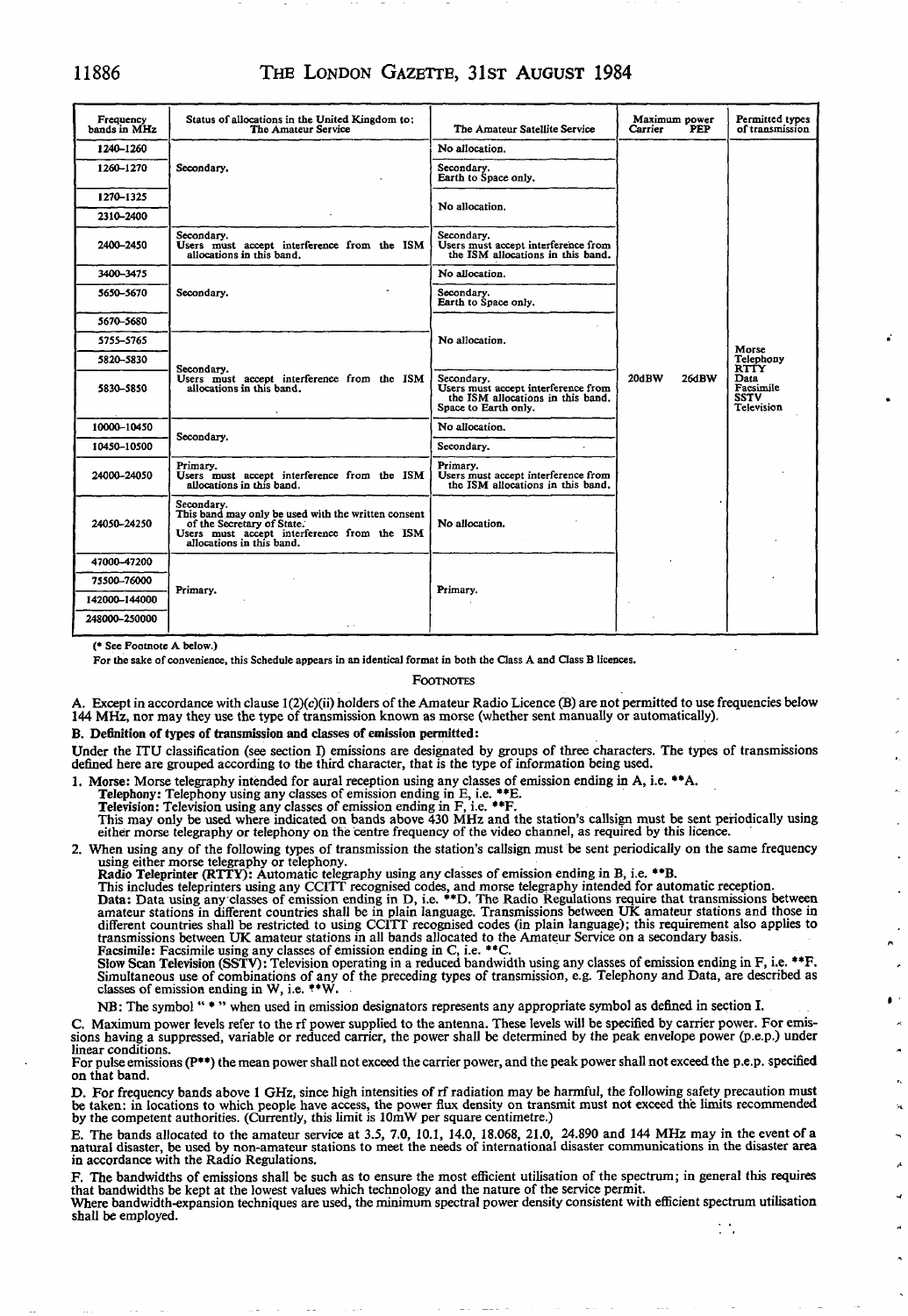However, whatever class of emission is in use, the bandwidth occupied by the intended emission shall be such that not more than  $\frac{1}{2}$ , of the mean power of the transmission shall fall outside of the authorised bands. This  $1\%$  does not include the power contained in harmonic and spurious emissions.

G. The class of emissions, type P\*\*, may only be used on bands above 1 GHz.

H. Primary, permitted and secondary services: For the purpose of this licence, bands are allocated to the Amateur Service and the Amateur Satellite Service on a primary basis on the understanding that they cannot claim protection from harmful interference from any other authorised services. This applies equally to bands allocated on a secondary basis where stations of the Amateur<br>Service and the Amateur Satellite Service are also required not to cause harmful interference t service to which frequencies are already assigned or to which frequencies may be assigned at a later date.

### I. Designation of emissions:

The symbols used to designate the classes of emission have the meaning assigned to them in the Radio Regulations, International Telecommunication Union (Geneva 1982).

The classification is specified by three symbols. The first denotes the type of modulation of the main carrier, the second the nature of the modulating signal(s), and the third the nature of the information to be transmitted

FIRST SYMBOL

Type of modulation of main carrier

1. Emission of unmodulated carrier: N 2. Emission in which the main carrier is amplitude modulated, including cases where sub-carriers are angle modulated. Double sideband: A<br>
Single sideband. full carrier: A<br>
H Single sideband, full carrier: H<br>Single sideband, reduced or variable carrier: R Single sideband, reduced or variable carrier: R<br>Single sideband, suppressed carrier: T Single sideband, suppressed carrier: J<br>Independent sideband: B Independent sideband: B<br>
Pestieial sideband: C Vestigial sideband: 3. Emission in which the main carrier is angle modulated. Frequency modulation: Frequency modulation: F<br>Phase modulation: G Phase modulation: 4. Emission in which the main carrier is amplitude or angle modulated either simultaneously or in a pre-arranged sequence: D 5. Emission of pulses. Unmodulated sequence of pulses: P A sequence of pulses *(a)* modulated in amplitude: K *(b)* modulated in width/duration: L<br>(c) modulated in position/phase: M  $(c)$  modulated in position/phase: *(d)* in which the carrier is angle modulated during the period of the pulse: Q<br>(e) which is a combination of the foregoing or is produced by other means: V *(e)* which is a combination of the foregoing or is produced by other means: 6. Cases not covered above, in which an emission consists of the main carrier modulated, either simultaneously or in a preestablished sequence, in a combination of two or more of the following types of transmission—amplitude, angle, pulse: W 7. Cases not otherwise covered:  $X$ Note: Emissions where the main carrier is directly modulated by a signal which has been coded into quantized form (e.g. pulse code modulation) should be designated under 2 or 3. SECOND SYMBOL Nature of signal(s) modulating main carrier 1. No modulating signal: 0 2. A single channel containing quantized or digital information without the use of a modulating subcarrier (excluding 1 A single channel containing quantized or digital information with the use of a modulating subcarrier (excluding timedivision multiplex): 2 4. A single channel containing analogue information: 3<br>5. Two or more channels containing quantized or digital information: 3 5. Two or more channels containing quantized or digital information: 7 6. Two or more channels containing analogue information: 8 7. Composite system with one or more channels containing quantized or digital information, together with one or more channels containing analogue information: 9 8. Cases not otherwise covered: X THIRD SYMBOL Type of information to be transmitted 1. No information transmitted: N

2. Telegraphy—for aural reception: A

3. Telegraphy—for automatic reception: B

4. Facsimile: C

5. Data transmission, telemetry, telecommand: D

6. Telephony (including sound broadcasting): E

7. Television (video): . . F

. . 8. Combination of the above: . • W

9. Cases not otherwise covered:  $X$ 

. Notes: • "• ' • • . *(a)* In this context the word " information " does not include information of a constant, unvarying nature such as provided by standard frequency emissions, continuous wave and pulse radars etc.

(6) For the purposes of this licence, modulation used only for short periods and for incidental purposes, such as identification or calling, may be ignored when calculating the emission designator.

(c) For the purposes of this licence, Double Sideband emissions with reduced or suppressed carrier are included in the designation  $A^{**}$ .